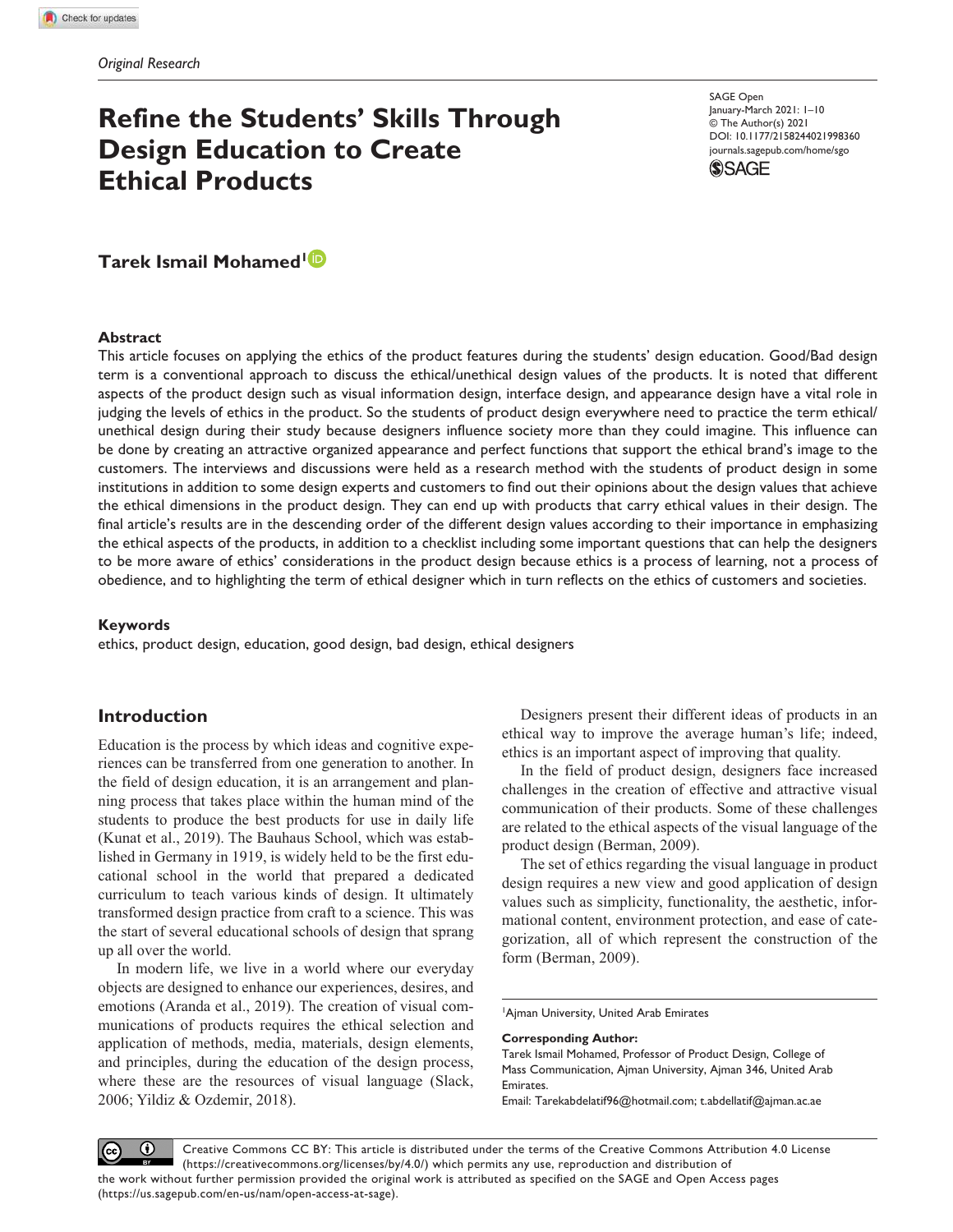Nowadays, awareness of the terms "good design" and "design for good communication with the consumers" has become part of the ethical and social responsibility of designers. It is noted that there are not enough rules or clear obligations for designers to control and regulate their ethical roles during the design process. Although different design organizations and companies have their legislations and ethical guidelines, which may vary from one to another (Bowles, 2018), the ethical responsibility lies primarily with the designers themselves who practice the design process and determine the formal and functional features of the product (Buwert, 2015).

Therefore, this article aims to clarify the ethical aspects of product design so that designers and students may refine their design skills; it also demonstrates how to apply the different design rules and values to reach an ethical product that subsequently reflects the ethics of customers and society as a whole.

#### *Objectives and Assumptions*

This article emphasizes the ethical aspects of product design in terms of the visual appearance and the structural and formal composition of the products through training and motivating the students during their study of product design. If the students put in their consideration the ethical value of good design versus unethical value in bad design, this will help in finding a new generation of ethical designers who can apply the different design basis and rules to reach a good product design which in turn reflects on the ethical behavior of the consumers (Quinn, 2011; Roberts, 2006).

In light of the objectives, the research assumptions can be determined as follows:

- Design values that are related to appearance, aesthetic, informational content, ergonomics, function, easiness of categorization, and so on carry an ethical/unethical role in the product.
- Teaching the product design students; the ethical dimensions of design values will help in forming futuristic designers whose ethical ideas will be reflected in the customers' behaviors.

### **Literature Review**

Different studies have dealt with the subject of ethical/unethical design of the products; some of these studies can be discussed as follows:

**2-1-Study** of Keitsch and Bjørnstad (2010) under the title "Ethics in product design curriculum: An example from the Oslo School of Architecture and Design" discussed a didactic approach to include ethics in teaching a design course at the Oslo School of Architecture and Design. The study did not focus on the ethical product design itself but on how to integrate an ethical decision on design, its

conditions, and implementations in a curriculum (Keitsch & Bjørnstad, 2010).

**2-2-Study** of Erdönmez and Guneş (2015) under the title "Ethic conscience in product design" which aimed to present the needs and requests of ethical theories in product design from the stage of concepts to the final solution. The conclusions were about the awareness of ethics and the social responsibility of the designers to ensure the products as an ethical leader for everyone (Erdönmez & Guneş, 2015).

**2-3-Study** of Poepoe (2016) under the title "Ethics of Product Design and Manufacturing" which focused on product design, manufacturing, and the importance of ethical rules during different manufacturing processes to make products with high specifications. The purpose of the study was to make products that are identical to safety and quality factors, having an ethical value to the user and widespread in commercial markets (Poepoe, 2016).

**2-4-Study** of Buwert (2015) under the title "The ethical potential of design" discussed the concept of ethical design from a philosophical point of view, especially in graphic design and its various derivatives from a theoretical point. This study concluded that ethics as a concept has an impact on society's sense and feeling (Buwert, 2015).

**2-5-Criticism of the literature review**: It is noted that the previous studies have focused on various aspects of ethics related to the fundamentals of teaching product design in general and the ethical side in different design stages. Moreover, other studies discussed the application of the ethical rules in the manufacturing processes and ordering the team members to follow these ethical instructions; another study has focused on the philosophical aspect of ethics in graphic design. However, none of these studies has focused on the ethical aspect of the product design itself or on teaching the students how to apply the visual language of the product from an ethical view.

## **The Theoretical Study**

# *Goals of the Users and Retailers via Product Design*

According to the American Marketing Association, marketing is "an organizational function and a set of processes for creating, communicating and delivering value to consumers and managing this relationship in ways that benefits the organization and its stakeholders" (Lee & Jin, 2019). Also, marketing refers to all activities that take goods and products from the place of processing and production to the place of sale or consumption.

It is noted that marketing is a compound of a large number of elements, and each one of them is exploited in different ways depending on the type of the product, its age, its marketplace, price point, and target market; the main element in the marketing process is the product and its quality as shown in Figure 1. The product design refers to the relation between form,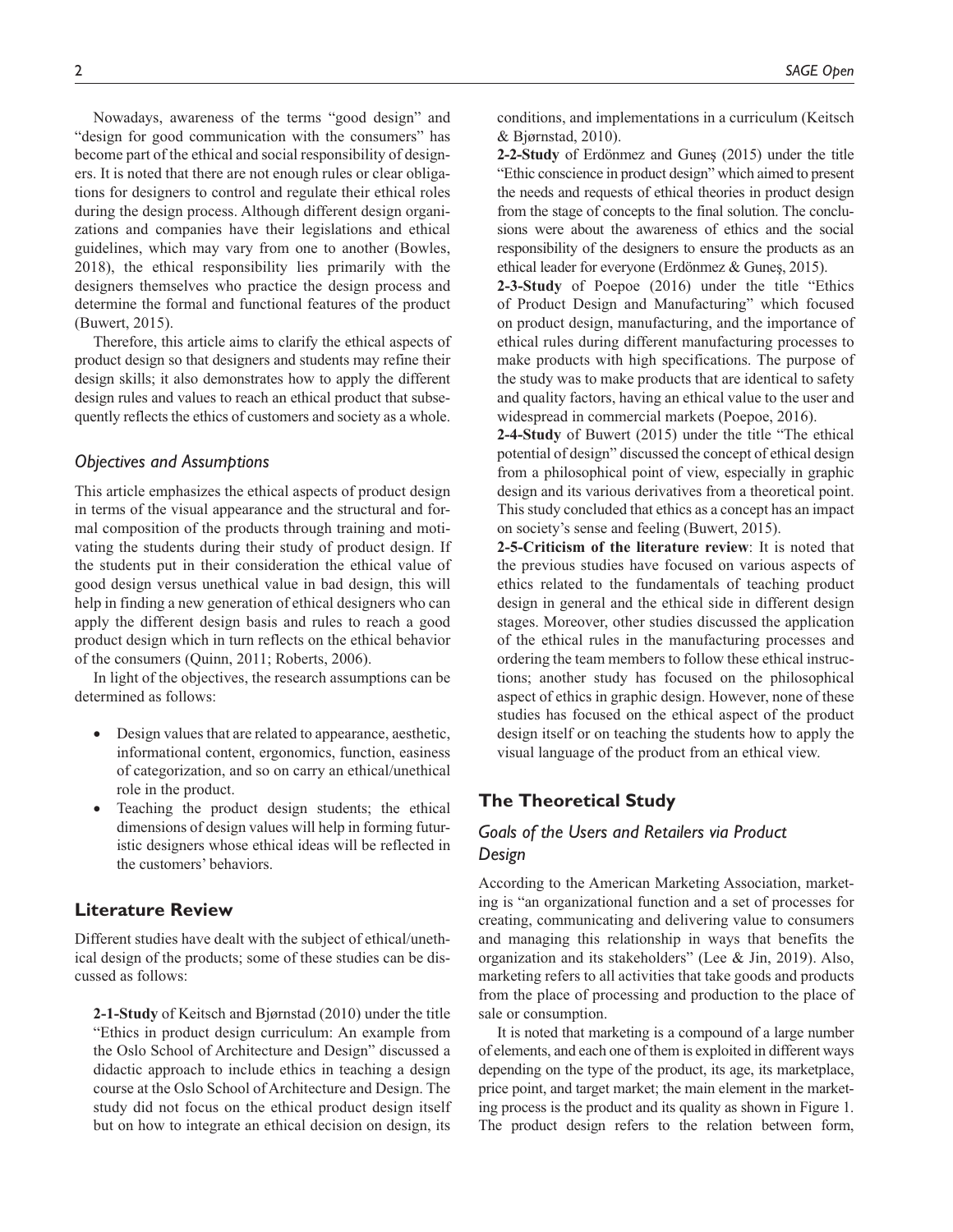

**Figure 1.** Main elements of marketing and their relation to product design.

functions, materials, and so on, and they all depend on the creativity of the product designer and the company's policy.

Ethical marketing is one of the retailers' goals, where ethical marketing includes multiple aspects such as product quality, relevant price, and promotion by using ethical views on the consumer-brand relationship and perceived product quality in business to consumer transactions. So there is a close relationship between the different components of ethical marketing, especially concerning the quality of product design, manufacturing, and price. The consumer has a special view about the quality of the product, which is represented as follows:

- High quality of performance.
- •• Attractive features of aesthetics, colures, lines, size, and weight.
- Reliability through smart technology and high durability of materials.
- •• Economical in energy consumption and hard work for long periods.
- Safe during use and does not be harmful.

Previous features that must be provided from the user and seller point of view will be only available in the ethical design that the designers perform during the design process.

## *Education of Product Design Ethics*

Ethics is a branch of philosophy that deals with some values relating to human behavior such as the rightness and wrongness of certain actions and the goodness and badness of the motives. In the field of product design, visual communication is a language that directs people's decisions about how and where they live and what to buy and use (Card, 1999). Moreover, the term visual communication is concerned with the visual information design and the visual appearance of the product itself. So the students need to deal with the product as one unit from a physical and informational view during the design process. It is not easy to separate the visual information which the users get through screens, counters, packaging, signage, logos, labels, instructions, details of ingredients, and so on (Slack, 2006; Yildiz & Ozdemir, 2018) from the appearance language of the product which can be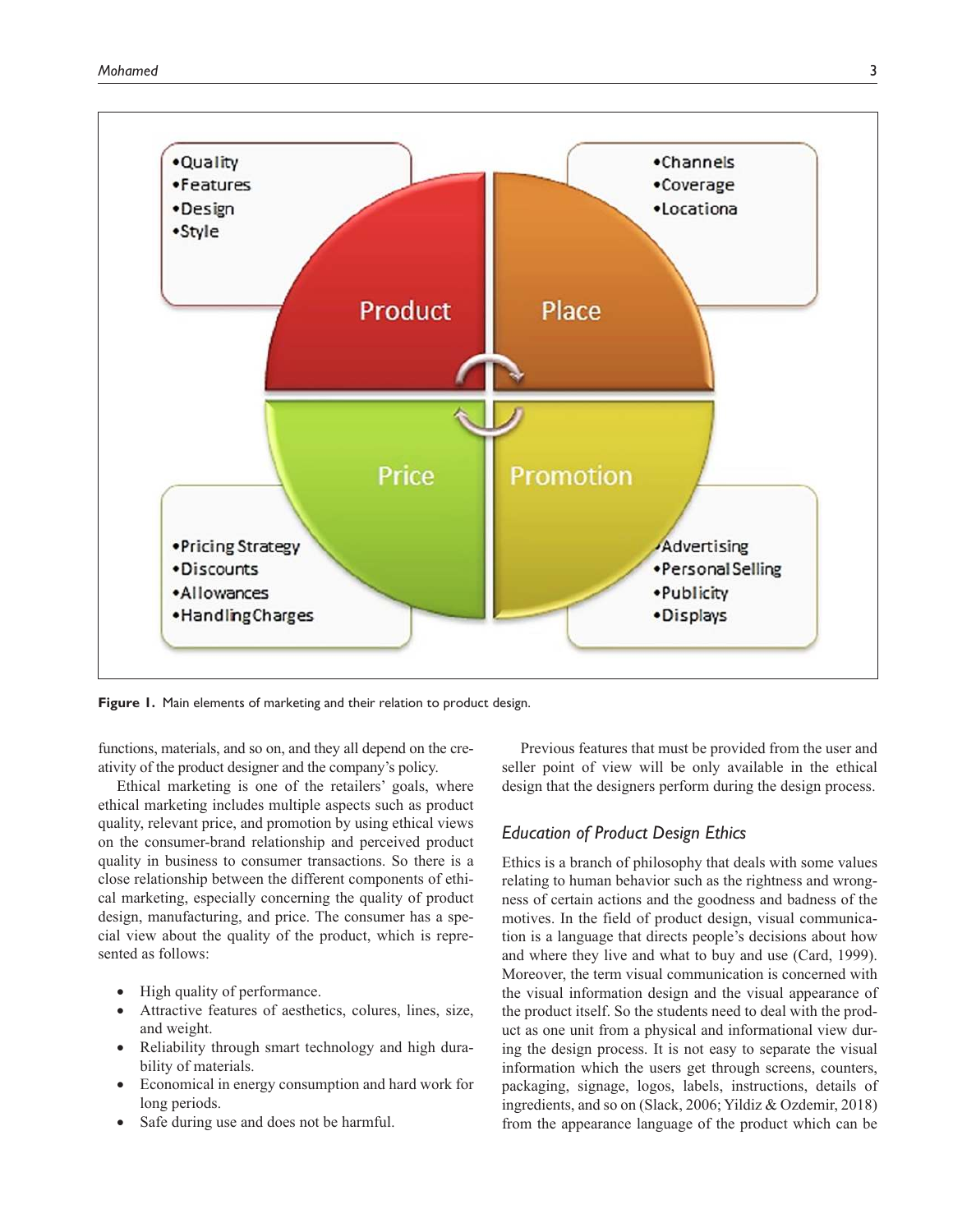

**Figure 2.** Aspects of ethics in the product design.

read from lines, colors, texture, materials, ergonomics, and so on (Cross, 2018).

In the relationship of ethics to product design, there are some ethical aspects which can be identified as follows:

- Ethics of the visual information design
- Ethics of the appearance design, as is shown in Figure 2.

## *Ethics of Visual Information Design*

Visual information design is concerned with the visual messages in the product design; designers create and communicate through visual means to shape the everyday quality of life for individuals and societies. Visual information design uses images, drawings, digits, typography, and colors as primary components of the visual language to support the conception and visualization of the ideas (Shedroff, 2009; Sherin, 2014).

Designers generate and develop their visual communication of the products (Dent & Sherr, 2015); the design process has a flexible structure to help the designers in organizing the design ideas that are shaped by different considerations of aesthetics, function, social, environmental, and economic values.

Visual information aspects of the product design include the following:

- Images and logos.
- Typography, different instructions, and interfaces.
- •• Digital illustrations, digital public relations layout, and screens.
- •• Information graphics, charts, tables, diagrams, and animation.

## *Ethics of Appearance Design*

Regarding the products' appearance, the design should be understandable and meaningful to everyone because consumers must be able to evaluate the product from the side of functional, aesthetic, symbolic, and ergonomic values through communicating with the meaning of the product appearance (Erdönmez & Guneş, 2015). The process of recognizing the meanings of the product appearance can be summarized in two steps:

- 1. When people ponder at a product appearance, they perceive psychological and informational effects through product features like colors, shapes, textures, lines, and so on. For example, refrigerators' appearance is usually rectangular and has a smooth and shiny white surface (Frascara, 2004).
- 2. Certain combinations of colors, materials, and other physical aspects of components give the product a look that can be described by a certain appearance attribute. For example, a DVD player that is angular, metallic, and made of a smooth texture is perceived as a modern type.

The consumer's culture is an important determinant of the product's appearance. For example, the meanings of colors, forms, and lines vary from culture to culture as in the United States, Europe, the Middle, the Far East, and so on (Giaretta, 2005).

## **Research Methodology**

#### *Research Design*

Based on the objectives of this article, the study was divided into three parts. The first part included a literature review and a theoretical study of ethics and its relation to the product design aspects. In the second part, in light of the theoretical study, interviews and discussions were conducted with the students of product design in different design institutions in addition to some design experts and customers. They were all invited to tell their opinions by answering some questions derived from the theoretical study in this article. The questions addressed the ethical aspects of product design and its relationship to functional, aesthetic, informational, and environmental design values. Conducting such discussions, specifically among the targeted students and experts, plays an important role in creating strong concepts about the ethical product design features and building the designers' personality that will appear among different consumers who will own these products.

In the third part of the study, the multiple answers to the discussions' contents were arranged according to their percentage and importance. It was noted that a high percentage of respondents agreed that the specified design values in this article carry ethical aspects in addition to their other characteristics. The multiple results were compiled and showed that different design values occupy different rates in terms of their relationship to the ethical aspects. Finally, they all were arranged in descending order to direct the students of product design and junior designers to develop their futuristic skills in the ethical frame of product design, in addition to a checklist helping them ethically to think and create their ideas.

### *Participants*

Students of product design and graphic design took part in the interviews and discussions. The total number of the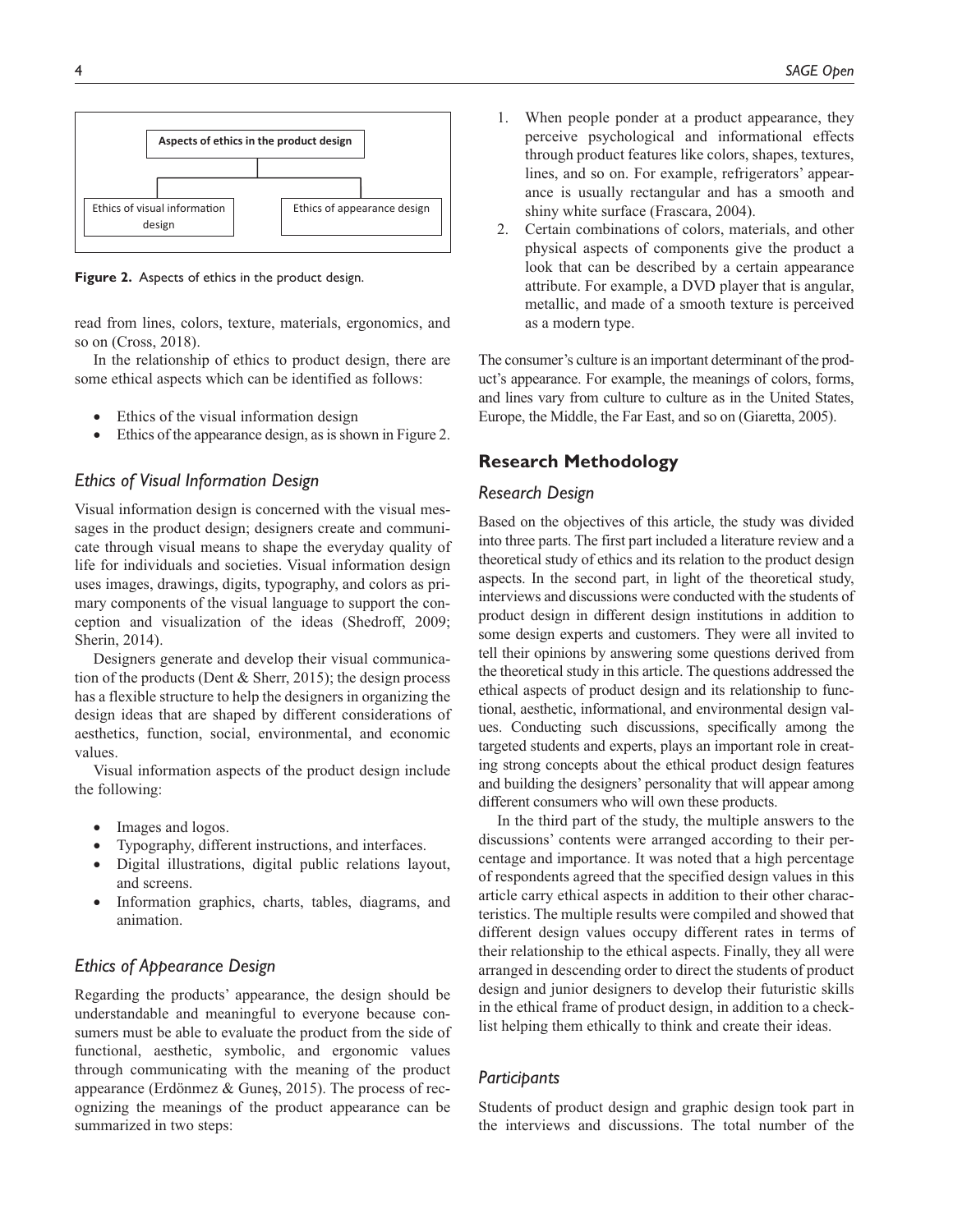students was about 50 aged between 18 and 22 years with an approximately equal number of males and females. The used language was English and Arabic. The participants were students from different countries (Jordan, Egypt, etc.) in addition to some designers, design educators, and customers (about 30). The total number of participants was 80.

They all have their concerns about the ethical role of the product design. Moreover, they have their futuristic view of design development through the concept of good design versus bad design.

## *The Participant's Selection Criterion*

The decision to conduct such electronic discussions with students of higher educational institutions in different fields of design (especially Product and Graphic Design) was taken by the fact that students' character at this stage is well formed and they are independent to criticize, assess any of the design topics, as well as they directly will be affected by the results of this study.

## *Research Instrument*

The research used the methods of interviews and electronic discussions with the students, design specialists, and customers who are interested in the research topic.

These qualitative methods allow one to collect not only statistical data but also more details about the participants' opinions. Participants had no restrictions on expressing their opinions and had the opportunity to express their full views. Respondents were asked to answer some of the following questions:

- Is there an ethical role of simplicity in product design?
- Is the aesthetical appearance of a product related to the ethical/unethical design?
- Is the informational content of the products relevant to ethical/unethical design?
- Is it ethical for users to get the function of a product safely and in a comfortably manner?
- Does the ergonomic value have a vital role in the ethics of product design?
- Does the easily categorized product clarify the ethical design?
- Is different industrial companies' private legislation related to product design ethics?

The participants expressed their opinions freely and talked about the expected features of ethics in product design, whether they were from a theoretical or practical view.

# *Research Issues and Restrictions*

The spatial limits of the research were outside the United Arab Emirates, and the participated students in the electronic discussions were from different countries with a variety of cultures to enhance the research objectives. They were in close age stages and from multiple design disciplines such as product design and graphic design.

### *Data Analysis*

The interviews and electronic discussions are related to qualitative research methodology. During this process, all the participants' answers were collected and analyzed; the most common answers were highlighted and compared with each other, and the final results were grouped into consecutive tables with a graph showing the relationships between them.

## **Results and Discussions**

Discussions and questions have taken place around the ethical features of the products, and the approach of good/bad design was chosen as a suitable way of the term ethical product (Hazelton, 2013). Some study cases were presented during the discussions to determine the different design values that realize the product ethics and to form the questions that are directed to the different participants as follows.

### *The Simplicity Value*

Concerning simplicity and information design, the simplicity value makes the appearance and interface of the product easy to read and understand. It means that it is ethically designed. A bad appearance with random information design is shown in Figure 3, and a well-arranged information redesign is shown in Figure 3.

## *The Informational Content Value*

The informational content needs to be honest and to exclude all its false or deceptive information to persuade the consumer (Keitsch & Bjørnstad, 2010). Figure 4 shows some good form design of signage and panels, but they have bad content due to mistakes in data arranging, fonts, illustrations, choices, and so on.

# *The Functional Value*

The functional value was chosen as one of the design values, based on an analysis of some products from the functional view because it is ethically to the consumer to get the function of a product easily and safely, vice versa (Klein, 2002).

#### *The Aesthetical Value*

The aesthetical value has its ethical side because it is concerned with emotions, feelings, and pleasure of what is seen, regardless of any physical benefit (Kunat et al., 2019). When some products are similar in functions and price, consumers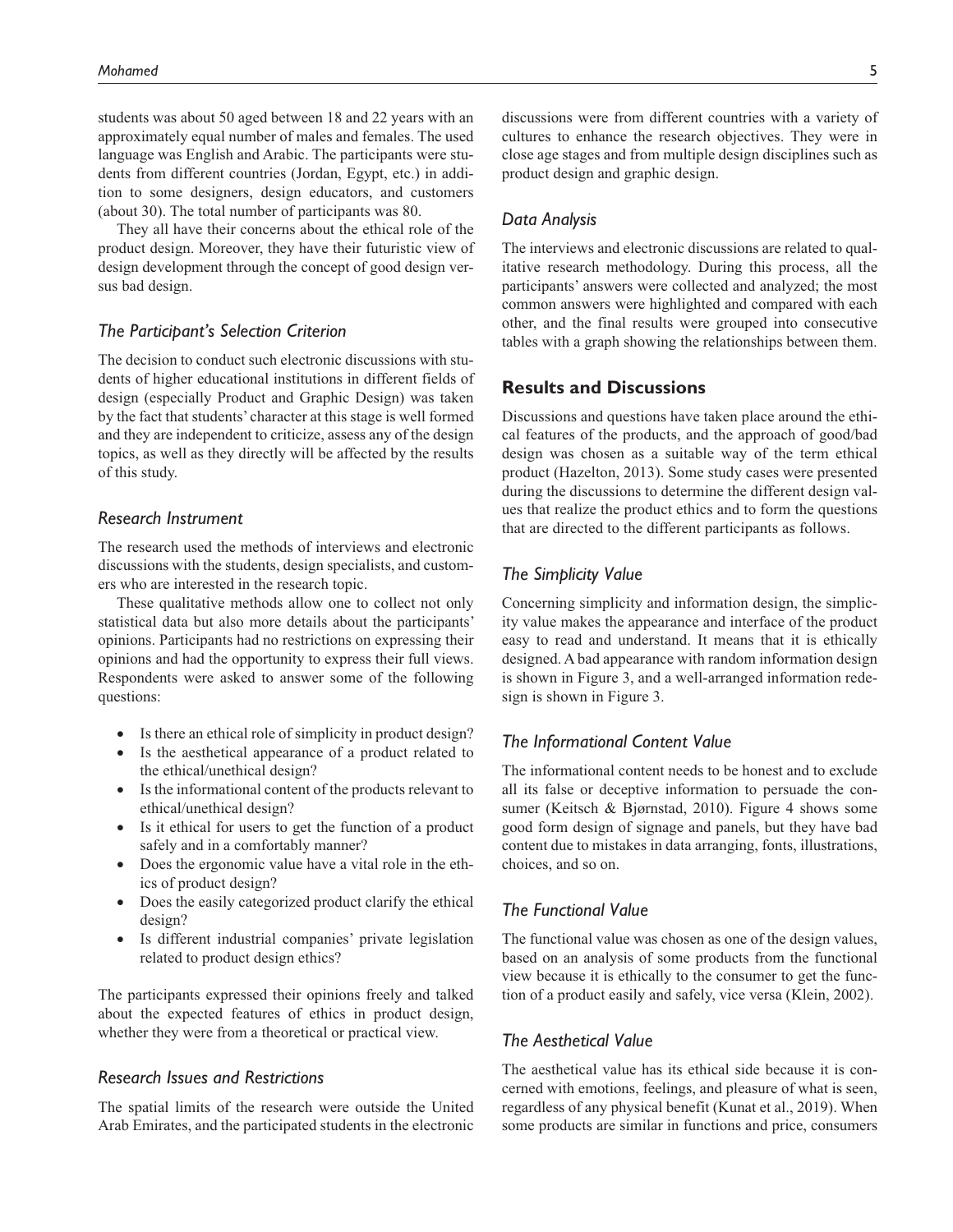

Figure 3. Simplicity value in a coffee machine interface, bad design (A) and well arranged (B).



**Figure 4.** Bad informational content design as an unethical design.

will prefer the ones with the most aesthetical appearance. It is considered a kind of an ethical communication requirement for satisfaction because the design must reflect hope and happiness for the users.

## *The Ergonomic Value*

The ergonomic value requires product compatibility with consumers' capabilities and the human body's measurements (Lee & Jin, 2019). Usage functions can be implemented in a product at a high or low easiness of use. Consumers form an impression about the ease of use, operations, stability, and so on. How the cup holder blocks access to the cassette player

and the dashboard of the car is shown in Figure 5A. This mess can be a reason for an accident for the driver and passengers. Another ethical and ergonomic redesign can be noted in Figure 5B.

# *The Categorization Value*

Recognizing the product identity will be easier if it belongs to the same category of the products. However, it will be a mysterious and unethical design when it becomes difficult to be categorized from the first peek. The consumer is not supposed to be confused and to ask what is this product used for? (Lefteri, 2014).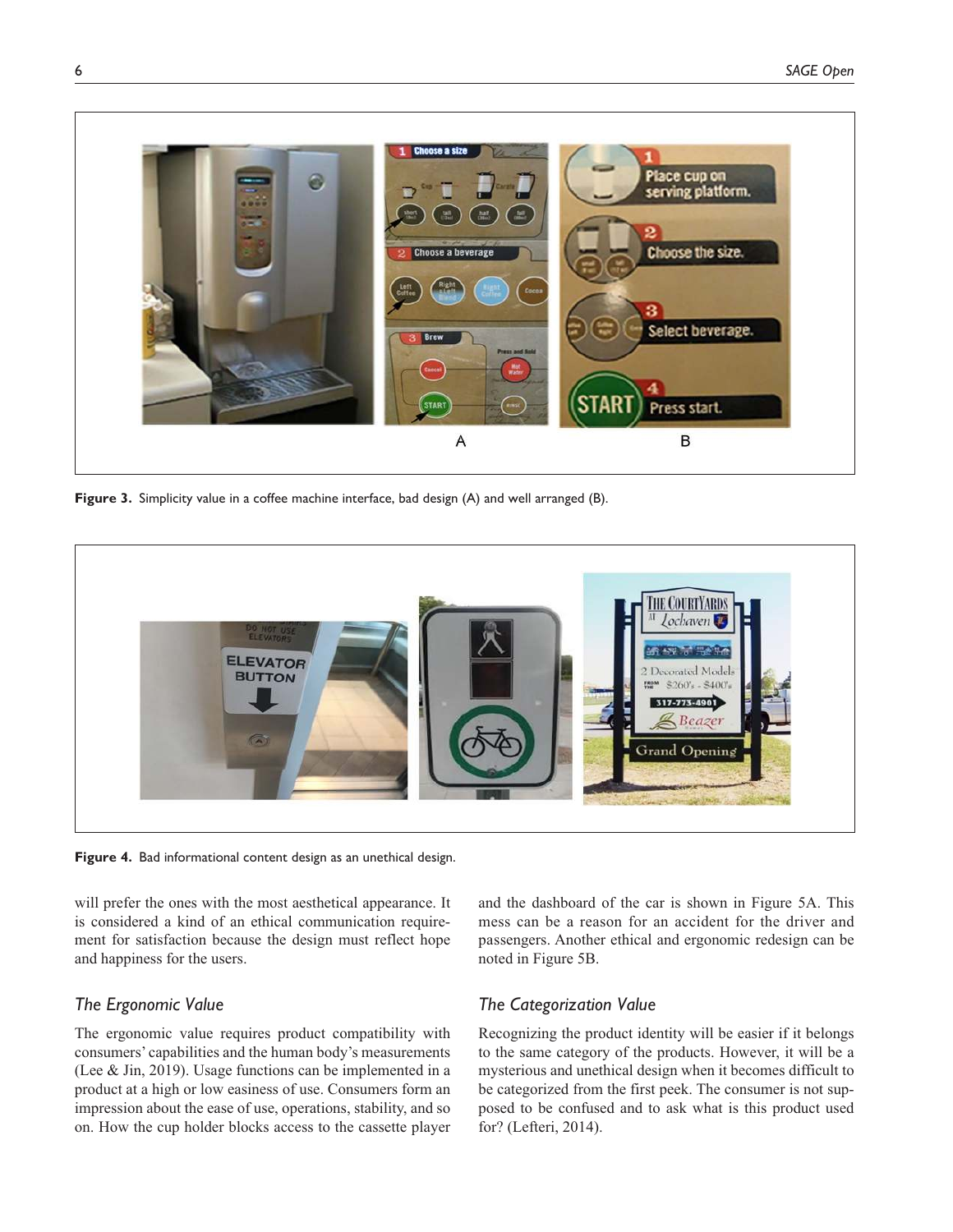

**Figure 5.** Bad design of cup holder (A) and good redesign (B) as an ethical solution.

| Design values                      | Ethical product features                                                                              | Unethical product features<br>Random, much more quantity, numbers of components,<br>difficult to be read and complicated. |  |  |
|------------------------------------|-------------------------------------------------------------------------------------------------------|---------------------------------------------------------------------------------------------------------------------------|--|--|
| The simplicity value               | Arranged, high quality, reduced numbers of<br>components, easy to be read, streamlined<br>lines, etc. |                                                                                                                           |  |  |
| The informational<br>content value | Honest, clear, objective, compatible with the<br>social customs, etc.                                 | Lying, mysterious, nonobjective, conflicted with the<br>community customs.                                                |  |  |
| The functional value               | Utilitarian, logical, systematic, durable, stable, etc.                                               | Nonbenefit and atypical appearance, complex, weakened,<br>freed, etc.                                                     |  |  |
| The aesthetical value              | Emotional, lovely, proportioned, satisfied,<br>joyful, etc.                                           | Senseless, depressed, ugly, etc.                                                                                          |  |  |
| The ergonomic value                | Usable, serviceable, logical, perfect of<br>communication.                                            | Bad communication, unusable, difficult to maintain,<br>illogical, etc.                                                    |  |  |
| The categorization<br>value        | Identified, definite, characteristic, historic, etc.                                                  | Nonidentified, ignorant, unknown, indefinite features, etc.                                                               |  |  |
| The environmental<br>value         | Easy to maintain, new materials, zero emission,<br>healthy, clear, attractive, etc.                   | Difficult to maintain, traditional materials, polluting,<br>nonhealthy, deceptive, nonattractive, etc.                    |  |  |

| Table I. Relation between Design Values and Their Interpretation of Ethical/Unethical Product Features. |  |
|---------------------------------------------------------------------------------------------------------|--|
|---------------------------------------------------------------------------------------------------------|--|

## *The Environmental Value*

One of the ethical values of the product design is how to make it an environmental-friendly with zero emission (Monteiro, 2017). Nowadays, many synonyms have appeared in the relationship of the product with the environment, such as the green product, friendly product, zero-emission product, eco-design, and so on. There is no doubt that all of them will be ethical products (Poepoe, 2016).

From the previous analysis and discussions, the following table shows the relation between the previous design values in case they are available (ethical) or not available (unethical) in the formal and structural product features.

Table 1 explains the relation between design values and their interpretation into ethical/unethical product features.

During discussions, the coming tasks were achieved as follows:

- Test the previous values;
- Give every value a specific percentage;
- Identify their priority for the users, designers, students, and design educators.

Hence, different design values can be prioritized to the ethical aspects of product design.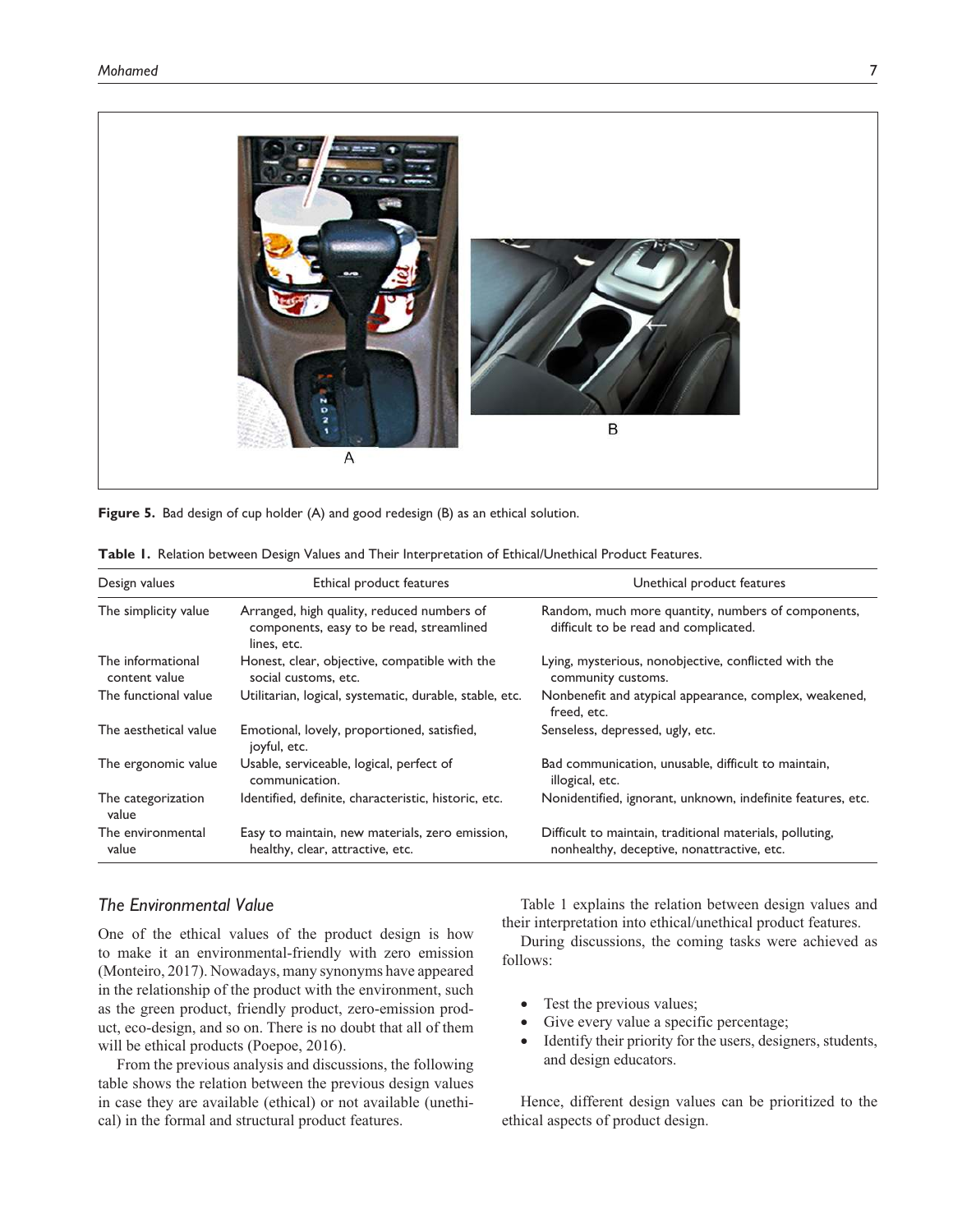| Evaluation                    | Frequency | Percentage   |  |
|-------------------------------|-----------|--------------|--|
|                               |           |              |  |
| Agree<br>Agree to some extent | 81<br>15  | 81.1<br>15.1 |  |
| <b>Disagree</b>               |           | 3.8          |  |
| Total                         | 100       | 100          |  |

**Table 2.** Percentages of the Ethical Role in Product Design Simplicity.

Discussions contain about 21 questions (some of them were clarified in the part of the research instrument) that were evaluated during structured discussions to ensure its accuracy and suitability for ethics in product design.

Participants of male and female groups of designers, users, students, design educators, and so on have filled out their electronic answers, and some examples of their results are shown as follows:

- The first inquiry was as follows: (Is there an ethical role in product design simplicity?). The results are shown in Table 2.
- The second inquiry was as follows: (Is the aesthetical appearance of the product related to the ethical/unethical design?). Answers are shown in Table 3.
- The third inquiry was as follows: (Is the informational content of the products relevant to the ethical/unethical design?). Answers are shown in Table 4.
- •• Likewise, all inquiries about the design values and their relation with both ethical/unethical design can be performed in the same way. The following Table 5 shows the final highest percentages of all mentioned design values and their importance to the ethical/ unethical product design.

# **Conclusion**

The previous percentages of the design values have revealed its importance in the ethical/unethical design from the view of the design educators, design students, users, and designers. The descending ordering of these values seems as follows:

- 1. Aesthetical value, 83.3%.
- 2. Simplicity value, 81.1%
- 3. Informational content value, 80%.
- 4. Functional value, 79.9%.
- 5. Environmental value, 77.8%
- 6. Ergonomic value, 76.6%.
- 7. Categorization value, 75.9%.

Also, the previous percentages can be expressed through the following Graph 1:

The previous descending order of design values and their relation to the ethical/unethical importance in products shows that the aesthetic appearance value has obtained

**Table 3.** Percentages of the Aesthetical Value to the Ethical/ Unethical Design.

| Evaluation           | Frequency | Percentage |  |
|----------------------|-----------|------------|--|
| Agree                | 83        | 83.3       |  |
| Agree to some extent | 12        | 11.7       |  |
| <b>Disagree</b>      | 5         |            |  |
| Total                | 100       | 100        |  |

**Table 4.** Percentages of the Informational Content Value to the Ethical/Unethical Design.

| Evaluation           | Frequency | Percentage |  |
|----------------------|-----------|------------|--|
| Agree                | 80        | 80         |  |
| Agree to some extent | 14        | 14.3       |  |
| <b>Disagree</b>      | 6         | 5.7        |  |
| Total                | 100       | 100        |  |

83.3% that confirms its priority for the design students, experts, customers, and so on. It is followed by the value of simplicity of 81.1%, while in the third order, comes the informational content with a rate of 80%. These three values confirm the interests of the questionnaire's participants as an important source for judging product ethics.

The other lower values in the evaluation like the functional value of 79.9%, the environmental value of 77.8%, and ergonomic value of 76.6% indicate that the participants could not evaluate the ethical importance of these values from the first observation and that they need time to test and judge the validity of them. At the end of the categorization, the value comes as 75.9% which means that products are difficult to be categorized in terms of construction, and external features are unethical.

*From the previous analysis, the final results of the article can be summarized as follows*:

- The different design values have an ethical dimension that must be recognized and activated during the design process.
- These design values can be arranged according to their priority to the ethical/unethical role in the product design.
- The good/bad design is the appropriate approach to define the concept of design's ethics and ethical designer.

## **Checklist for the Ethical Designer**

Designers are human beings; they face the same ethical dilemmas that all human beings face. They also have their private perception of ethical considerations and to prepare themselves as ethical designers. They need to start examining the different design values and thoughts with identification of the targeted users of their products because designers have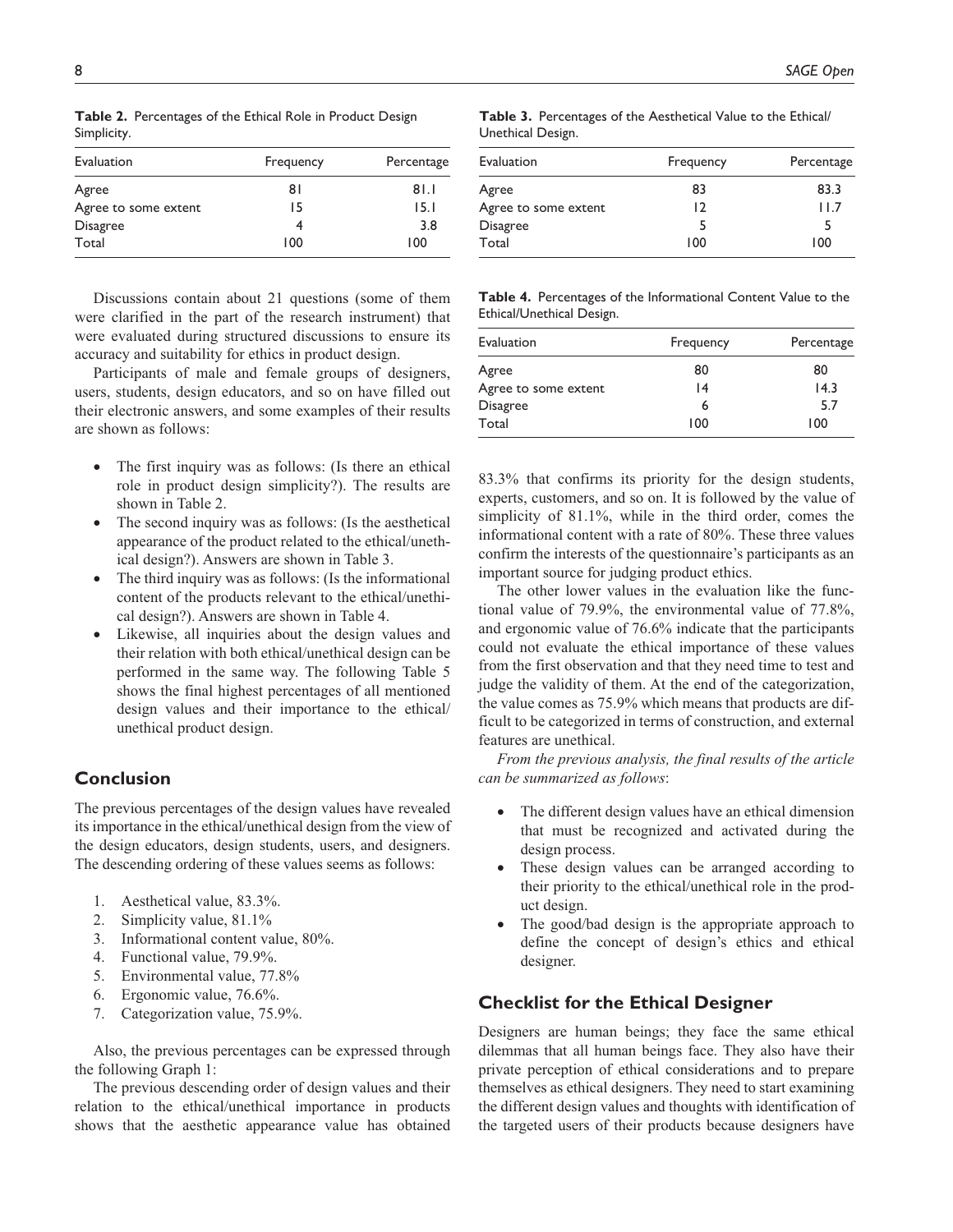| The design values | The simplicity | The informational | The functional | The aesthetical | The ergonomic | The categorization | The environmental |
|-------------------|----------------|-------------------|----------------|-----------------|---------------|--------------------|-------------------|
|                   | value          | content value     | value          | value           | value         | value              | value             |
| The percentages   | 81.I           | 80                | 79.9           | 83.3            | 76.6          | 75.9               | 77.8              |





**Graph 1.** Descending order of the design values according to their ethical/unethical importance in product design.

responsibilities to society, their families and friends, businesses, and brands.

The following checklist includes some important questions that may help designers to be more aware of ethical considerations in their product design because ethics is a process of learning not a process of obedience:

- What does ethics mean to you?
- Do you believe in ethical requirements in design?
- Do you think ethics can help to create a better world?
- What are your ethical steps during the design process?
- Have you created an ethical design before by using colors, lines, clear information, and so on?
- Do you keep ethical considerations in mind?
- Do you consider the role of good/bad design in your practice?
- Are you promoting environmental protection and sustainability?
- Are you going to lie to get your company more sales and market your designed products?
- Will you yield to company pressure to design fake products?
- For how long will you fight to apply your principles and positive values of design ethics?
- Are you plagiarizing from other designers' ideas during the design process? What are the limits of that?
- What we shape shapes us afterward: Do you see this as a true rule in design?
- Are your designs easily misused or misunderstood? How can you prevent that?
- Are your goals bound to any cultural aspects?
- Can you create designs for all, rich or poor?
- Have your designs helped people to change their boring lives?
- Do your designs spread optimistic hope through colors, lines, and so on, and do you think it is one of your ethical roles in society?
- Do you consider the maintenance procedure in your designs and is it done in a safe, easy, and inexpensive way for the customer?

## **Recommendations**

In light of the previous study of design ethics, analysis, discussions, and results, some recommendations can be presented to students, designers, design educators, companies, customers, and so on as follows:

• The ethical aspects should be included as one of the important design criteria during the years of the product design study.